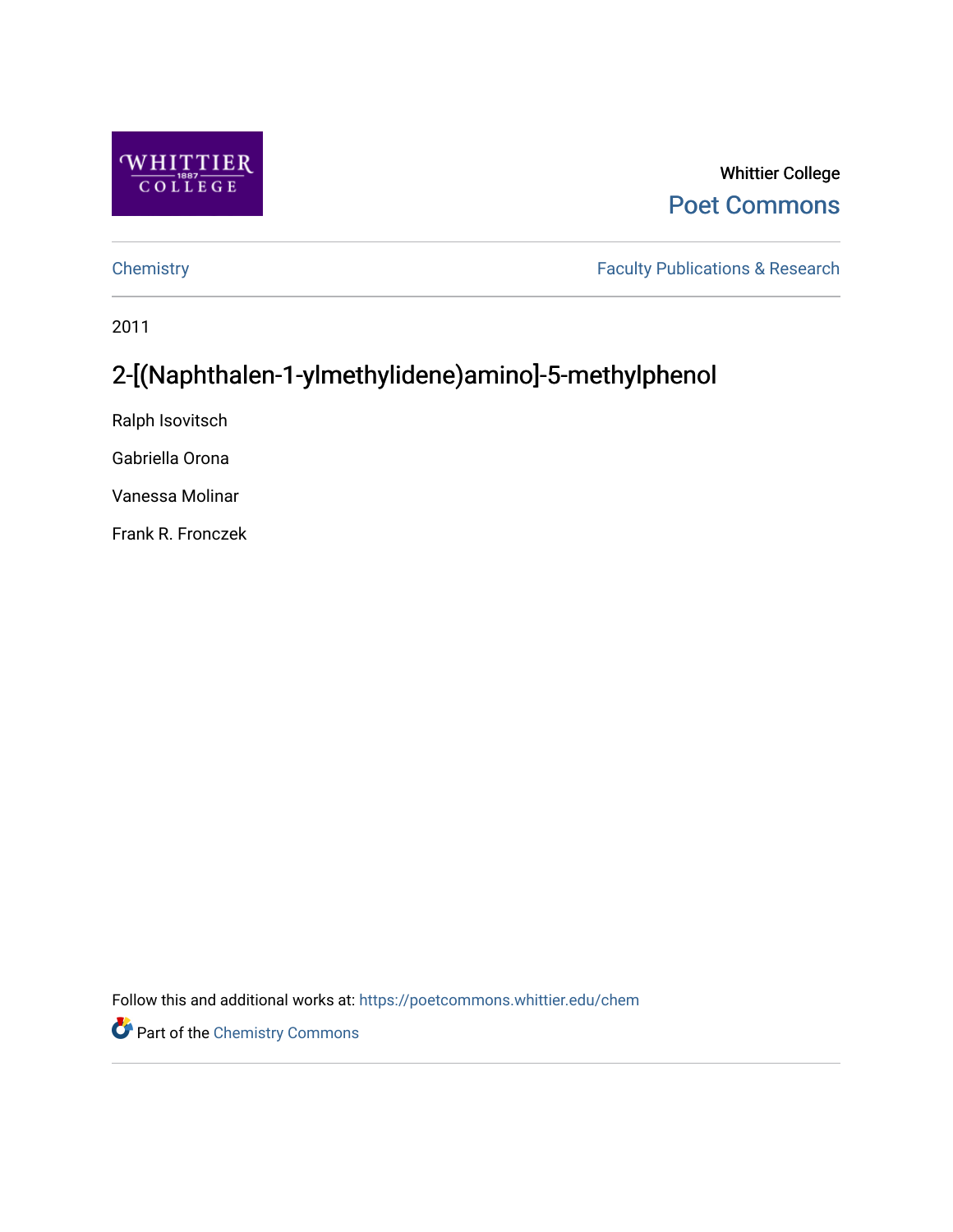$V = 1320.4$  (5)  $\AA^3$ 

Mo  $K\alpha$  radiation  $\mu = 0.08$  mm<sup>-1</sup>  $T = 90 \text{ K}$ 

 $R_{\text{int}} = 0.034$ 

 $0.25 \times 0.17 \times 0.10$  mm

1552 independent reflections 1169 reflections with  $I > 2\sigma(I)$ 

 $Z = 4$ 

Acta Crystallographica Section E Structure Reports Online

ISSN 1600-5368

# 2-[(Naphthalen-1-ylmethylidene)amino]- 5-methylphenol

### Gabriella Orona,<sup>a</sup> Vanessa Molinar,<sup>b</sup> Frank R. Fronczek<sup>c</sup> and Ralph Isovitsch<sup>d</sup>\*

<sup>a</sup>Department of Oral Biology and Medicine, University of California, Los Angeles, 10833 Le Conte Avenue, Los Angeles, CA 90095-1668, USA, <sup>b</sup>Texas Tech University Health Science Center, Paul L. Foster School of Medicine, 5001 El Paso Drive, El Paso, TX 79905, USA, <sup>c</sup>Department of Chemistry, Louisiana State University, Baton Rouge, LA 70803, USA, and <sup>d</sup>Department of Chemistry, Whittier College, 13406 Philadelphia Street, Whittier, CA 90601, USA Correspondence e-mail: [risovits@whittier.edu](https://scripts.iucr.org/cgi-bin/cr.cgi?rm=pdfbb&cnor=lr2024&bbid=BB14)

Received 1 August 2011; accepted 22 August 2011

Key indicators: single-crystal X-ray study; T = 90 K; mean  $\sigma$ (C–C) = 0.004 Å; R factor = 0.041;  $wR$  factor = 0.090; data-to-parameter ratio = 8.4.

The title compound,  $C_{18}H_{15}NO$ , is a Schiff base prepared from an acid-catalyzed condensation reaction between 1-naphthaldehyde and 6-amino-m-cresol. Intramolecular hydrogen bonding occurs via an O-H $\cdots$ N interaction, generating an S(5) ring motif. Neighboring phenol groups participate in intermolecular hydrogen bonding through an O-H $\cdots$ O interaction, forming chains. The O atom of the phenol group also participates in an intermolecular  $C-H \cdots$ O interaction with an H atom of one of the naphthalene rings. The C—  $N = C - C$  torsion angle between the phenol and naphthalene rings is  $-179.8$  (2)°. Crystal packing involves stacks with the molecules interacting through the  $\pi$ -systems of the C=N with both the phenol system and one of the naphthalene rings.

### Related literature

For related structures, see: De et al. (2008); Villalpando et al. (2010); Yildz et al. (2005). For bond-length data, see Allen et al. (1987). For background to the synthesis of Schiff bases, see: Borisova et al. (2007). For background to the use of Schiff bases in solar energy collection, see: Mak et al. (2009). For background to the intermolecular interactions of  $\pi$ -systems, see: Jennings et al. (2006); Zhang et al. (2006). For a description of hydrogen-bonding motifs, see: Bernstein et al. (1995).



### Experimental

Crystal data  $C_{18}H_{15}NO$  $M_r = 261.31$ Orthorhombic,  $P2_12_12_1$  $a = 4.8246(10)$  Å  $b = 9.766$  (2)  $\AA$  $c = 28.024(7)$  Å

#### Data collection

| Nonius KappaCCD (with an Oxford |  |
|---------------------------------|--|
| Cryosystems Cryostream cooler)  |  |
| diffractometer                  |  |
| 14676 measured reflections      |  |

## Refinement

| $R[F^2 > 2\sigma(F^2)] = 0.041$ | H atoms treated by a mixture of                      |
|---------------------------------|------------------------------------------------------|
| $wR(F^2) = 0.090$               | independent and constrained                          |
| $S = 1.05$                      | refinement                                           |
| 1552 reflections                | $\Delta \rho_{\text{max}} = 0.19 \text{ e A}^{-3}$   |
| 185 parameters                  | $\Delta \rho_{\text{min}} = -0.17$ e $\rm{\AA}^{-3}$ |

### Table 1

Hydrogen-bond geometry  $(\AA, \degree)$ .

| $D$ -H $\cdots$ A             | $D-H$   | $H \cdot \cdot \cdot A$ | $D\cdots A$ | $D - H \cdots A$ |
|-------------------------------|---------|-------------------------|-------------|------------------|
| $O1 - H1O \cdots O1^{i}$      | 0.87(3) | 2.17(3)                 | 2.916(2)    | 143(2)           |
| $O1 - H1O \cdots N1$          | 0.87(3) | 2.24(3)                 | 2.701(3)    | 113(2)           |
| $C2-H2\cdots O1$ <sup>1</sup> | 0.95    | 2.53                    | 3.382(3)    | 150              |
| $C18-H18C\cdots Cgii$         | 0.98    | 2.57                    | 3.504(3)    | 160              |

Symmetry codes: (i)  $x - \frac{1}{2}$ ,  $-y + \frac{1}{2}$ ,  $-z + 1$ ; (ii)  $x + 1$ , y, z.

Data collection: COLLECT (Nonius 2000); cell refinement: DENZO and SCALEPACK (Otwinowski & Minor, 1997); data reduction: DENZO and SCALEPACK; program(s) used to solve structure: SIR97 (Altomare et al., 1999); program(s) used to refine structure: SHELXL97 (Sheldrick, 2008); molecular graphics: ORTEP-3 for Windows (Farrugia, 1997); software used to prepare material for publication: SHELXL97.

Whittier College is acknowledged for the funds that supported this research. The purchase of the diffractometer was made possible by grant No. LEQSF(1999–2000)-ENH-TR-13, administered by the Louisiana Board of Regents.

Supplementary data and figures for this paper are available from the IUCr electronic archives (Reference: LR2024).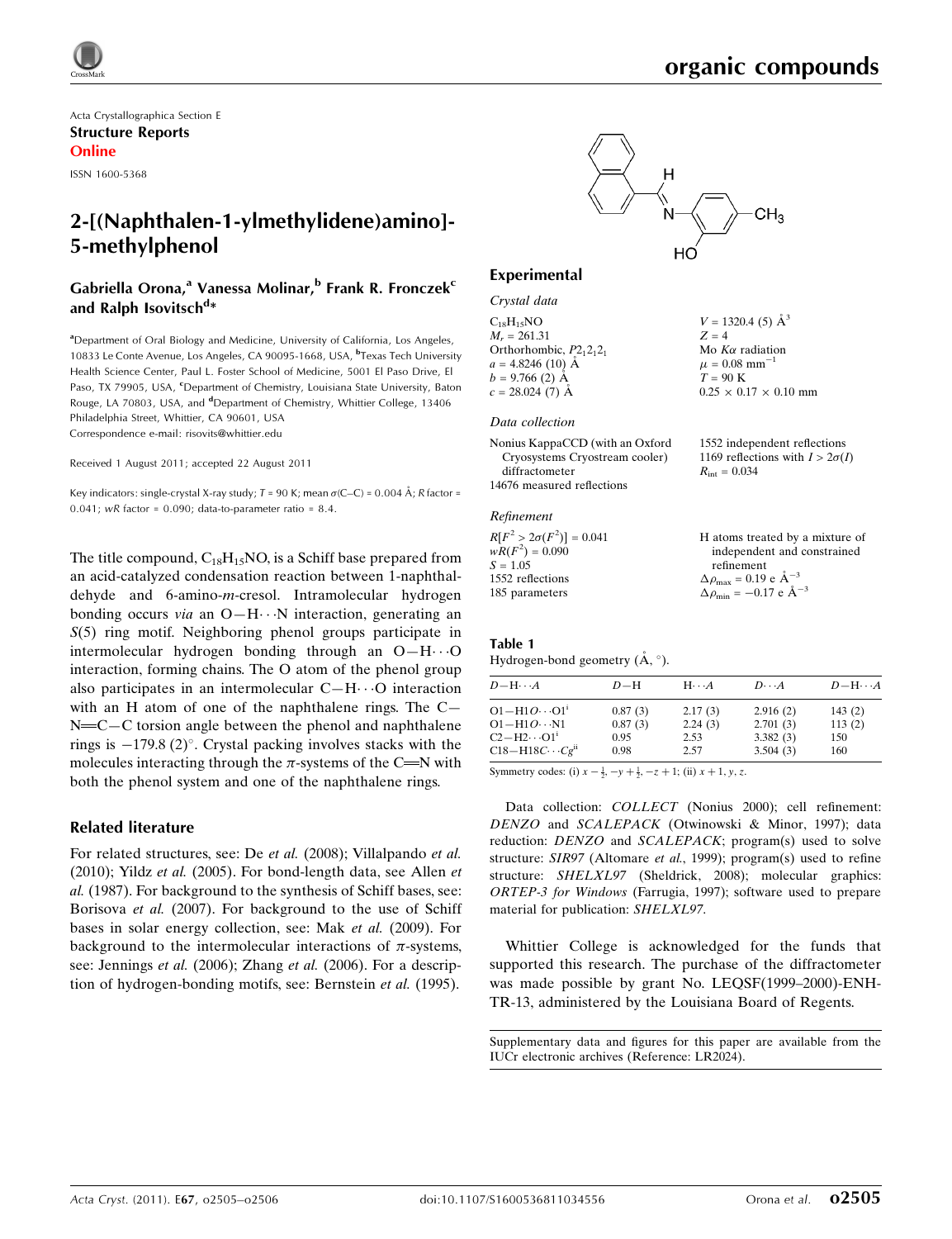### References

- [Allen, F. H., Kennard, O., Watson, D. G., Brammer, L., Orpen, A. G. & Taylor,](https://scripts.iucr.org/cgi-bin/cr.cgi?rm=pdfbb&cnor=lr2024&bbid=BB1) R. (1987). [J. Chem. Soc. Perkin Trans. 2](https://scripts.iucr.org/cgi-bin/cr.cgi?rm=pdfbb&cnor=lr2024&bbid=BB1), pp. S1–19.
- [Altomare, A., Burla, M. C., Camalli, M., Cascarano, G. L., Giacovazzo, C.,](https://scripts.iucr.org/cgi-bin/cr.cgi?rm=pdfbb&cnor=lr2024&bbid=BB2) [Guagliardi, A., Moliterni, A. G. G., Polidori, G. & Spagna, R. \(1999\).](https://scripts.iucr.org/cgi-bin/cr.cgi?rm=pdfbb&cnor=lr2024&bbid=BB2) J. [Appl. Cryst.](https://scripts.iucr.org/cgi-bin/cr.cgi?rm=pdfbb&cnor=lr2024&bbid=BB2) 32, 115–119.
- [Bernstein, J., Davis, R. E., Shimoni, L. & Chang, N.-L. \(1995\).](https://scripts.iucr.org/cgi-bin/cr.cgi?rm=pdfbb&cnor=lr2024&bbid=BB3) Angew. Chem. [Int. Ed. Engl](https://scripts.iucr.org/cgi-bin/cr.cgi?rm=pdfbb&cnor=lr2024&bbid=BB3). 34, 1555–1573.
- [Borisova, N. E., Reshetova, M. D. & Ustynyu, Y. A. \(2007\).](https://scripts.iucr.org/cgi-bin/cr.cgi?rm=pdfbb&cnor=lr2024&bbid=BB4) Chem. Rev. 107, [46–79.](https://scripts.iucr.org/cgi-bin/cr.cgi?rm=pdfbb&cnor=lr2024&bbid=BB4)
- [De, R. L., Mandal, M., Roy, L. & Mukherjee, J. \(2008\).](https://scripts.iucr.org/cgi-bin/cr.cgi?rm=pdfbb&cnor=lr2024&bbid=BB5) Indian J. Chem. Sect. A, 47A[, 207–213.](https://scripts.iucr.org/cgi-bin/cr.cgi?rm=pdfbb&cnor=lr2024&bbid=BB5)
- [Farrugia, L. J. \(1997\).](https://scripts.iucr.org/cgi-bin/cr.cgi?rm=pdfbb&cnor=lr2024&bbid=BB6) J. Appl. Cryst. 30, 565.
- [Jennings, W. B., Farrell, B. M. & Malone, J. F. \(2006\).](https://scripts.iucr.org/cgi-bin/cr.cgi?rm=pdfbb&cnor=lr2024&bbid=BB7) J. Org. Chem. 71, 2277– [2282.](https://scripts.iucr.org/cgi-bin/cr.cgi?rm=pdfbb&cnor=lr2024&bbid=BB7)
- [Mak, C. S. K., Wong, H. L., Leung, Q. Y., Tam, W. Y., Chan, W. K. & Djurisic,](https://scripts.iucr.org/cgi-bin/cr.cgi?rm=pdfbb&cnor=lr2024&bbid=BB8) A. B. (2009). [J. Organomet. Chem.](https://scripts.iucr.org/cgi-bin/cr.cgi?rm=pdfbb&cnor=lr2024&bbid=BB8) 694, 2770–2776.
- Nonius (2000). COLLECT. [Nonius BV, Delft, The Netherlands.](https://scripts.iucr.org/cgi-bin/cr.cgi?rm=pdfbb&cnor=lr2024&bbid=BB9)
- [Otwinowski, Z. & Minor, W. \(1997\).](https://scripts.iucr.org/cgi-bin/cr.cgi?rm=pdfbb&cnor=lr2024&bbid=BB10) Methods in Enzymology, Vol. 276, Macromolecular Crystallography[, Part A, edited by C. W. Carter Jr & R. M.](https://scripts.iucr.org/cgi-bin/cr.cgi?rm=pdfbb&cnor=lr2024&bbid=BB10) [Sweet, pp. 307–326. New York: Academic Press.](https://scripts.iucr.org/cgi-bin/cr.cgi?rm=pdfbb&cnor=lr2024&bbid=BB10)
- [Sheldrick, G. M. \(2008\).](https://scripts.iucr.org/cgi-bin/cr.cgi?rm=pdfbb&cnor=lr2024&bbid=BB11) Acta Cryst. A64, 112–122.
- [Villalpando, A., Fronczek, F. R. & Isovitsch, R. \(2010\).](https://scripts.iucr.org/cgi-bin/cr.cgi?rm=pdfbb&cnor=lr2024&bbid=BB12) Acta Cryst. E66, o1353. Yildz, M., Ünver, H., Dügler, B., Erdener, D., Ocak, N., Erdönmez, A. &
- [Durlu, T. N. \(2005\).](https://scripts.iucr.org/cgi-bin/cr.cgi?rm=pdfbb&cnor=lr2024&bbid=BB13) J. Mol. Struct. 738, 253–260.
- [Zhang, G., Yang, G. & Ma, J. S. \(2006\).](https://scripts.iucr.org/cgi-bin/cr.cgi?rm=pdfbb&cnor=lr2024&bbid=BB14) J. Chem. Crystallogr. 36, 631–636.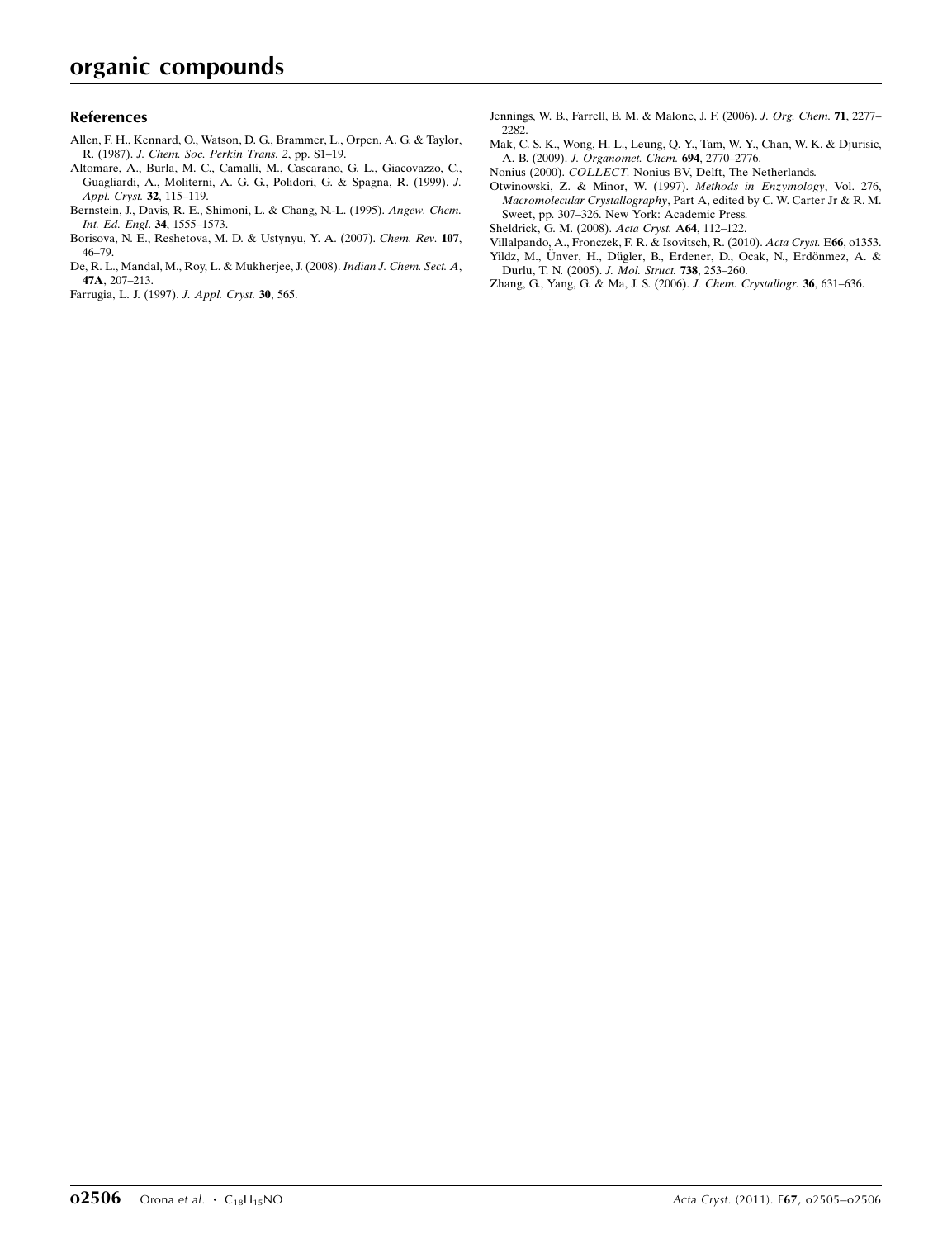# **supporting information**

*Acta Cryst.* (2011). E**67**, o2505–o2506 [doi:10.1107/S1600536811034556]

# **2-[(Naphthalen-1-ylmethylidene)amino]-5-methylphenol**

### **Gabriella Orona, Vanessa Molinar, Frank R. Fronczek and Ralph Isovitsch**

### **S1. Comment**

Schiff bases are traditionally prepared *via* an acid-catalyzed condensation reaction between an aniline derivative and a ketone or aldehyde (Borisova *et al.*, 2007). Our research examines the photophysics of polycyclic aromatic hydrocarbon Schiff bases and their metal complexes toward the goal of applying them to solar energy collection (Mak *et al.*, 2009).

The structure of the title compound is shown in Figure 1. The atoms of the central double bond (N1—C11) have a bond length and bond angles that indicate their *sp*<sup>2</sup> hybrid character (Allen *et al.*, 1987). For example, N1—C11 has a length of 1.273 (3) Å. Angles about the N1—C11 double bond, C11—N1—C12 and N1—C11—C1, are 121.1 (2) and 122.5 (2)<sup>o</sup> respectively. The molecule deviates sligthly from planarity with C12—N1—C11—C1 torsion angle of -179.8 (2)° Other observed bond angles and lengths correspond well with those of similar phenolic Schiff bases. (De *et al.* , 2008; Villalpando *et al.*, 2010).

Intramolecular hydrogen bonding was observed in the title compound in an O—H···N (O1H—N1) interaction with a H···N distance of approximately 2.2 Å and a O···N distance of 2.701 (2) Å, generating S(5) ring motifs. Neighboring OH (O1H) groups participated in intermolecular hydrogen bonding through an O—H···O (at *x* - 1/2, 1/2 - *y*, 1 - *z*) interaction with an H $\cdot\cdot\cdot$ O distance of approximately 2.2 Å and an O $\cdot\cdot\cdot$ O distance of 2.916 (2) Å, with an O—H $\cdot\cdot\cdot$ O bond angle of 143 (2)°. This type of intra- and intermolecular hydrogen bonding has been observed in other Schiff bases (Yildz *et al.*, 2005; Villalpando *et al.*, 2010).

Crystals of the title compound were composed of stacks of the molecule engaged in various intermolecular *π*interactions. A *π*-*π* interaction occurred through the central double bond (N1—C11) and one of the naphthalene rings (C1 —C2—C3—C4—C10—C9) with a N···*Cg* (at  $x + 1$ ,  $y$ ,  $z$ ) distance of 3.336 (2) Å. Another  $\pi$ - $\pi$  interaction occurred through the central double bond (N1—C11) and the phenol ring (C12—C17) with a N···*Cg* (at *x* - 1, *y*, *z*) distance of 3.491 (2) Å. A C—H $\cdots$ *π* interaction was observed between the methyl hydrogen atoms (C18—H) and the phenol ring (C12—C17) with a H···*Cg* (at  $x + 1$ ,  $y$ ,  $z$ ) distance of approximately 2.6 Å and a C18···*Cg* distance of 3.504 (2) Å, with a C18—H···*Cg* angle of  $160^\circ$ .

Stacks of the molecule interacted in two ways. The first being the intermolecular O—H···O hydrogen bonding described above. The second being a C—H···O (C2H—O1) interaction with a H···O (at  $x - 1/2$ ,  $1/2 - y$ ,  $1 - z$ ) distance of approximately 2.5 Å and a C···O distance of 3.382 (3) Å with a C—H···O bond angle of 150°. These types of interactions have been seen in other aromatic systems (Jennings *et al.*, 2006; Zhang *et al.*, 2006).

### **S2. Experimental**

Synthetic procedures were carried out using standard techniques. Solvents and reagents were purchased from Sigma-Aldrich or Acros Organics and used as received. The melting point was determined in an open capillary and is uncorrected. The 1 H-NMR spectrum was recorded on a Jeol ECX 300 MHz s pectrometer using TMS as the internal standard. The IR spectrum was recorded as a KBr disk on a JASCO 460 F T—IR.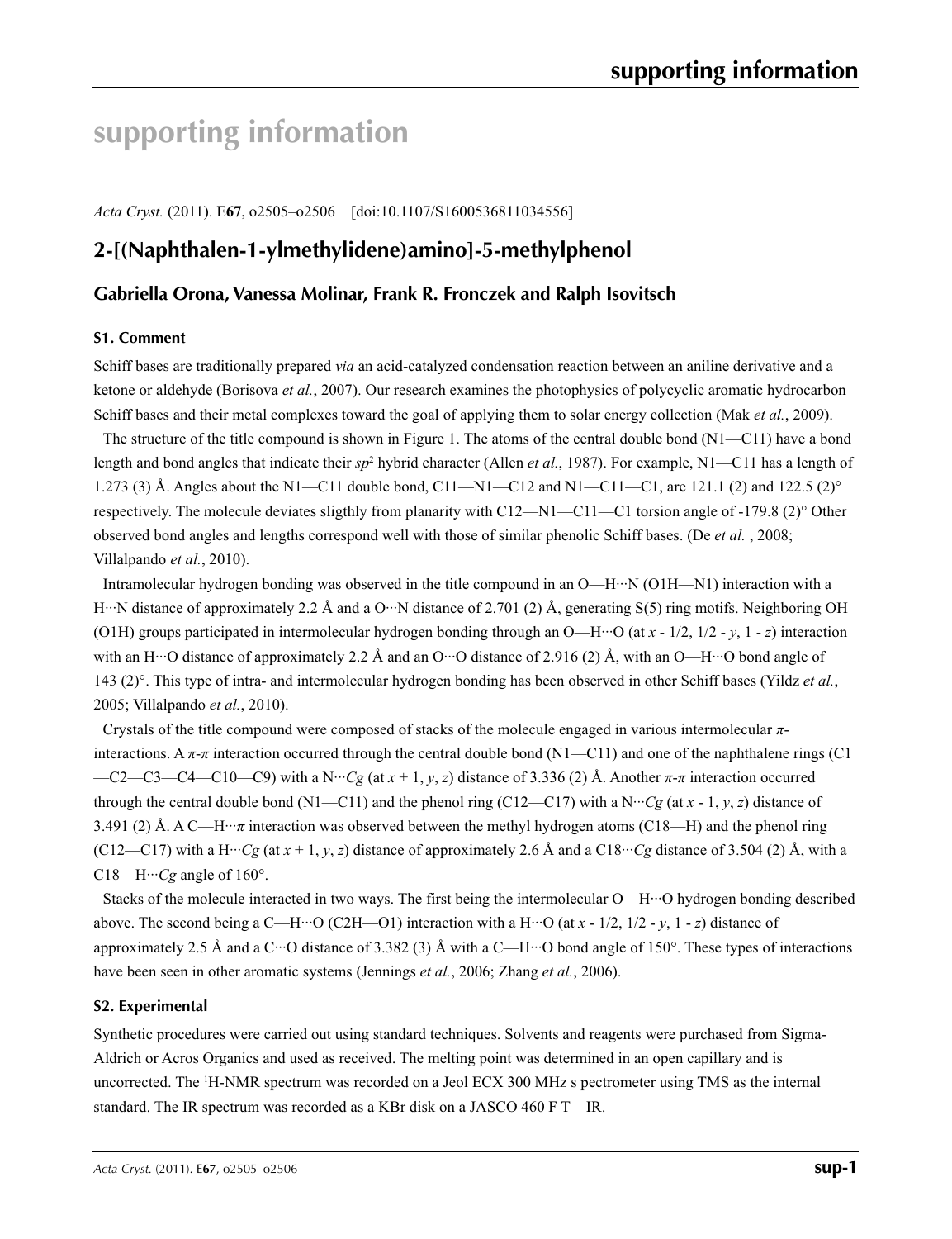In a 25 ml roundbottom flask, 1-napthaldehyde (8.7 ml, 0.64 mmol) was added to 6-amino-*m*-cresol (0.087 g, 0.70 mmol) along with four drops of concentrated acetic acid and 10 ml me thanol. The solution was refluxed for 2 h. When the reaction time was complete, the reaction volume was reduced by half and allowed to cool slowly. The resultant dark orange crystals were vacuum filtered and air dried. 0.102 g of product were obtained, which is a 61% yield.

MP: 111–113°C. IR (KBr): 3053, 1696, 1510 cm-1. 1H NMR (300 MHz, CDCl3) 9.38 (s, 1 H), 8.85 (d, 1 H), 8.17 (d, 1 H), 7.97 (m, 2 H), 7.61 (m, 3 H), 7.29 (m, 2 H), 6.89 (d, 1 H), 6.77 (m, 1 H), 2.37 (s, 3 H) p.p.m.. EI—GC—MS: m/*z*= 261.1. TLC (silica, CH<sub>2</sub>Cl<sub>2</sub>): *R<sub>f</sub>*= 0.77.

### **S3. Refinement**

All H atoms on C were placed in calculated positions, guided by difference maps, with C—H bond distances 0.95–0.98 Å, and thereafter refined as riding. A torsional parameter was refined for the Me group. The hydroxy H atom coordinates were refined. Isotropic displacement parameters for H were assigned as  $U_{\text{iso}}=1.2U_{\text{eq}}$ , (1.5 for methyl and OH). Friedel pairs were averaged.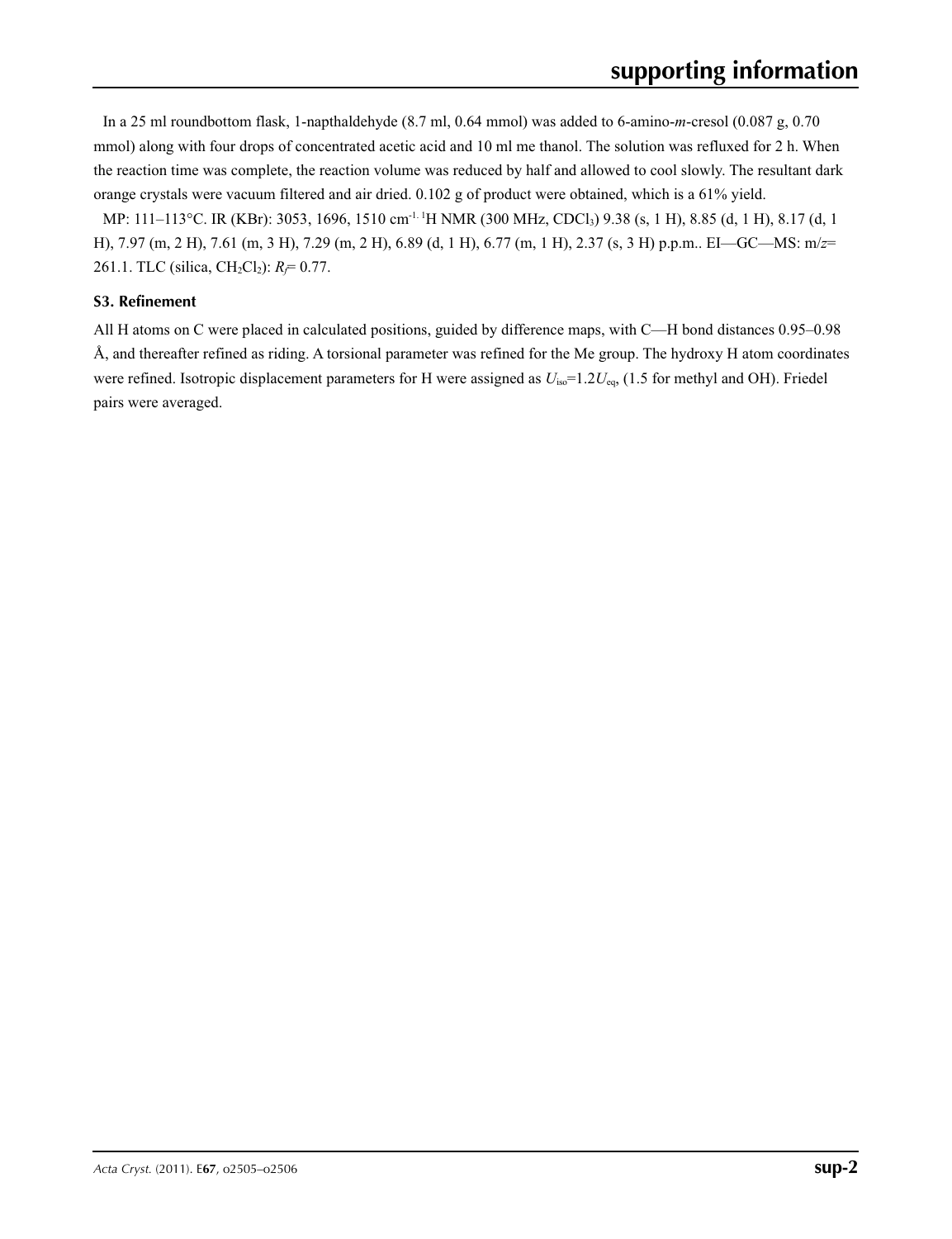

### **Figure 1**

*ORTEP* plot of the title compound with displacement ellipsoids at the 50% probability level. H atoms are shown with arbitrary radius.

### **2-[(Naphthalen-1-ylmethylidene)amino]-5-methylphenol**

| Crystal data                    |                                        |
|---------------------------------|----------------------------------------|
| $C_{18}H_{15}NO$                | $F(000) = 552$                         |
| $M_r = 261.31$                  | $D_x = 1.314$ Mg m <sup>-3</sup>       |
| Orthorhombic, $P2_12_12_1$      | Mo Ka radiation, $\lambda = 0.71073$ Å |
| Hall symbol: P 2ac 2ab          | Cell parameters from 1569 reflections  |
| $a = 4.8246(10)$ Å              | $\theta$ = 2.5–26.0°                   |
| $b = 9.766(2)$ Å                | $\mu = 0.08$ mm <sup>-1</sup>          |
| $c = 28.024(7)$ Å               | $T = 90$ K                             |
| $V = 1320.4$ (5) Å <sup>3</sup> | Fragment, orange                       |
| $Z=4$                           | $0.25 \times 0.17 \times 0.10$ mm      |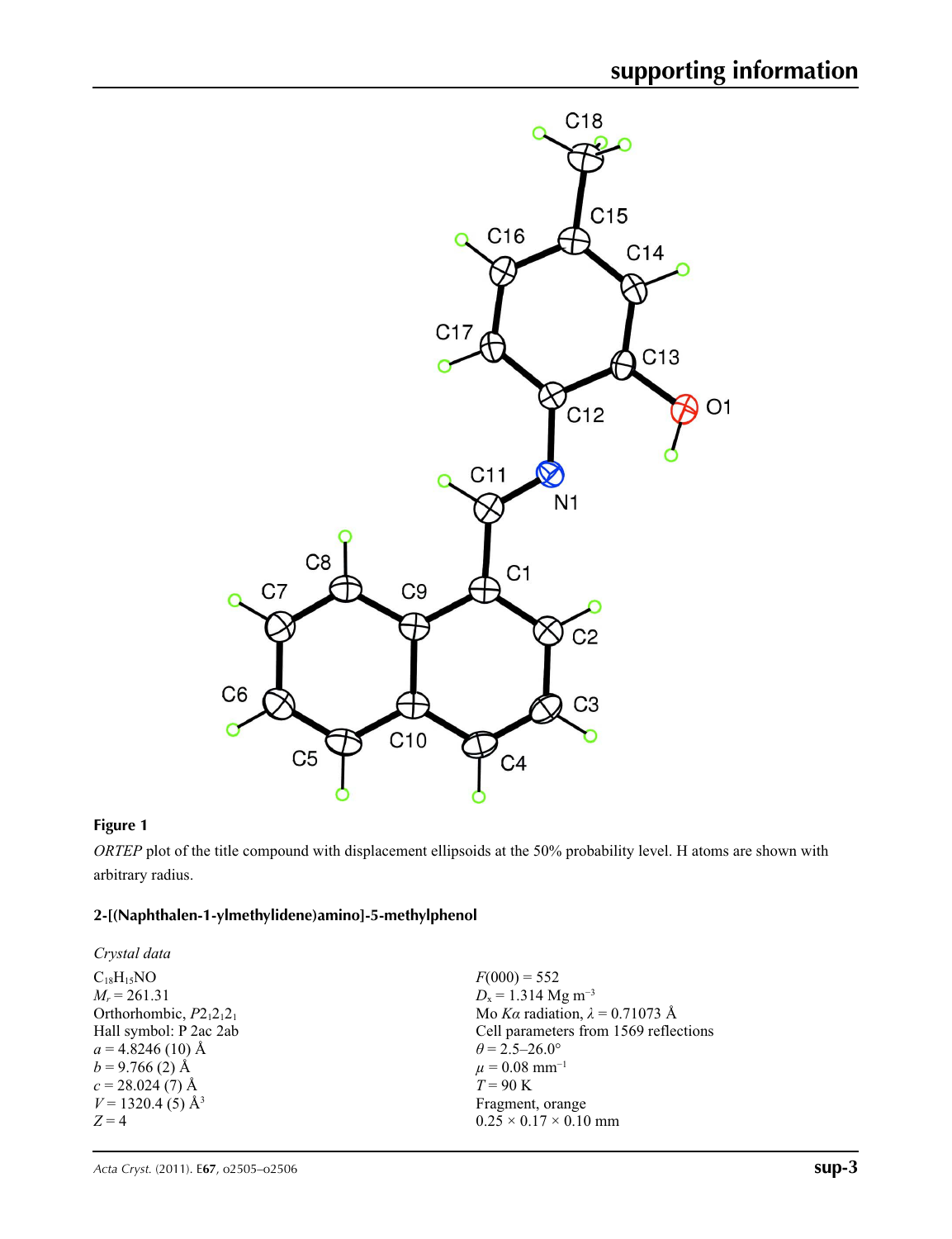*Data collection*

| Nonius KappaCCD (with an Oxford<br>Cryosystems Cryostream cooler)<br>diffractometer<br>Radiation source: fine-focus sealed tube<br>Graphite monochromator<br>$\omega$ and $\varphi$ scans<br>14676 measured reflections                            | 1552 independent reflections<br>1169 reflections with $I > 2\sigma(I)$<br>$R_{\text{int}} = 0.034$<br>$\theta_{\text{max}} = 26.1^{\circ}, \theta_{\text{min}} = 2.9^{\circ}$<br>$h = -5 \rightarrow 5$<br>$k = -11 \rightarrow 12$<br>$l = -34 \rightarrow 34$                                                                                                                                                                                                |
|----------------------------------------------------------------------------------------------------------------------------------------------------------------------------------------------------------------------------------------------------|----------------------------------------------------------------------------------------------------------------------------------------------------------------------------------------------------------------------------------------------------------------------------------------------------------------------------------------------------------------------------------------------------------------------------------------------------------------|
| Refinement                                                                                                                                                                                                                                         |                                                                                                                                                                                                                                                                                                                                                                                                                                                                |
| Refinement on $F^2$<br>Least-squares matrix: full<br>$R[F^2 > 2\sigma(F^2)] = 0.041$<br>$wR(F^2) = 0.090$<br>$S = 1.05$<br>1552 reflections<br>185 parameters<br>0 restraints<br>Primary atom site location: structure-invariant<br>direct methods | Secondary atom site location: difference Fourier<br>map<br>Hydrogen site location: inferred from<br>neighbouring sites<br>H atoms treated by a mixture of independent<br>and constrained refinement<br>$w = 1/[\sigma^2(F_0^2) + (0.0412P)^2 + 0.1692P]$<br>where $P = (F_o^2 + 2F_c^2)/3$<br>$(\Delta/\sigma)_{\text{max}}$ < 0.001<br>$\Delta\rho_{\rm max} = 0.19 \text{ e } \text{\AA}^{-3}$<br>$\Delta \rho_{\rm min} = -0.17 \text{ e } \text{\AA}^{-3}$ |

### *Special details*

**Geometry**. All e.s.d.'s (except the e.s.d. in the dihedral angle between two l.s. planes) are estimated using the full covariance matrix. The cell e.s.d.'s are taken into account individually in the estimation of e.s.d.'s in distances, angles and torsion angles; correlations between e.s.d.'s in cell parameters are only used when they are defined by crystal symmetry. An approximate (isotropic) treatment of cell e.s.d.'s is used for estimating e.s.d.'s involving l.s. planes. **Refinement**. Refinement of  $F^2$  against ALL reflections. The weighted R-factor wR and goodness of fit *S* are based on  $F^2$ , conventional *R*-factors *R* are based on *F*, with *F* set to zero for negative  $F^2$ . The threshold expression of  $F^2 > \sigma(F^2)$  is used only for calculating *R*-factors(gt) *etc*. and is not relevant to the choice of reflections for refinement. *R*-factors based on *F*<sup>2</sup> are statistically about twice as large as those based on *F*, and *R*- factors based on ALL data will be even larger.

*Fractional atomic coordinates and isotropic or equivalent isotropic displacement parameters (Å<sup>2</sup>)* 

|                  | $\mathcal{X}$ | $\mathcal{Y}$ | z           | $U_{\rm iso}$ */ $U_{\rm eq}$ |  |
|------------------|---------------|---------------|-------------|-------------------------------|--|
| O <sub>1</sub>   | 0.7221(4)     | 0.32980(18)   | 0.49100(6)  | 0.0319(5)                     |  |
| H <sub>1</sub> O | 0.572(6)      | 0.287(3)      | 0.4823(10)  | $0.048*$                      |  |
| N <sub>1</sub>   | 0.4847(4)     | 0.3060(2)     | 0.40411(7)  | 0.0233(5)                     |  |
| C <sub>1</sub>   | 0.1310(5)     | 0.1903(2)     | 0.35845(9)  | 0.0242(6)                     |  |
| C <sub>2</sub>   | 0.0777(5)     | 0.0959(2)     | 0.39380(9)  | 0.0268(6)                     |  |
| H2               | 0.1808        | 0.0994        | 0.4226      | $0.032*$                      |  |
| C <sub>3</sub>   | $-0.1273(6)$  | $-0.0059(2)$  | 0.38802(10) | 0.0292(7)                     |  |
| H <sub>3</sub>   | $-0.1612$     | $-0.0694$     | 0.4130      | $0.035*$                      |  |
| C4               | $-0.2771(6)$  | $-0.0136(3)$  | 0.34679(10) | 0.0293(7)                     |  |
| H4               | $-0.4124$     | $-0.0835$     | 0.3431      | $0.035*$                      |  |
| C <sub>5</sub>   | $-0.3912(6)$  | 0.0766(3)     | 0.26682(9)  | 0.0300(7)                     |  |
| H <sub>5</sub>   | $-0.5287$     | 0.0078        | 0.2631      | $0.036*$                      |  |
| C <sub>6</sub>   | $-0.3497(6)$  | 0.1687(3)     | 0.23107(9)  | 0.0308(6)                     |  |
| H <sub>6</sub>   | $-0.4587$     | 0.1644        | 0.2029      | $0.037*$                      |  |
| C7               | $-0.1459(6)$  | 0.2700(2)     | 0.23600(9)  | 0.0291(7)                     |  |
| H7               | $-0.1150$     | 0.3330        | 0.2107      | $0.035*$                      |  |
|                  |               |               |             |                               |  |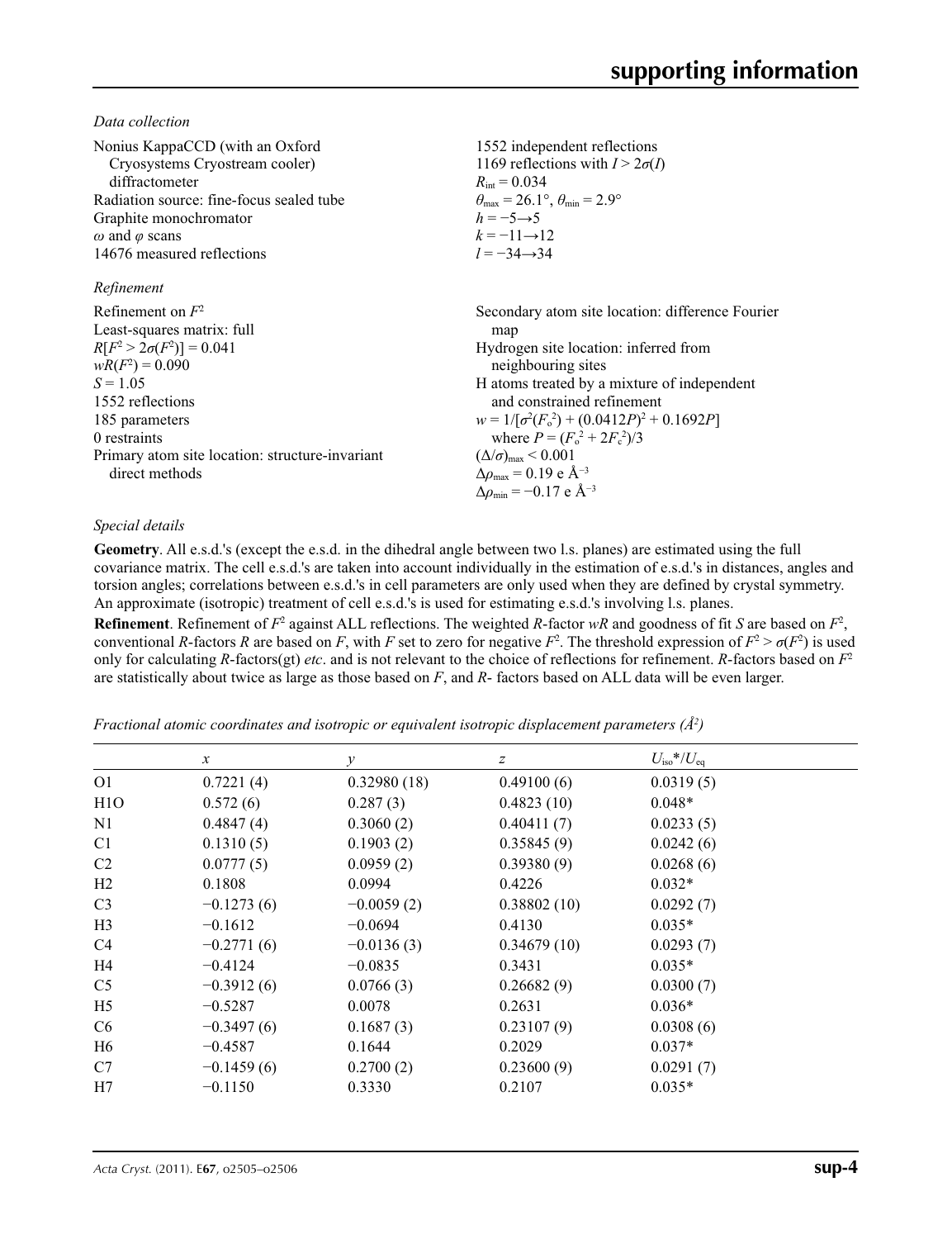| C8              | 0.0095(5)    | 0.2794(2) | 0.27681(9) | 0.0269(6) |  |
|-----------------|--------------|-----------|------------|-----------|--|
| H8              | 0.1435       | 0.3502    | 0.2797     | $0.032*$  |  |
| C9              | $-0.0265(5)$ | 0.1851(2) | 0.31488(9) | 0.0237(6) |  |
| C10             | $-0.2324(5)$ | 0.0814(2) | 0.30962(9) | 0.0241(6) |  |
| C11             | 0.3451(6)    | 0.2966(3) | 0.36571(9) | 0.0270(6) |  |
| H11             | 0.3798       | 0.3602    | 0.3408     | $0.032*$  |  |
| C12             | 0.6877(5)    | 0.4091(2) | 0.40997(8) | 0.0209(6) |  |
| C13             | 0.8054(5)    | 0.4165(2) | 0.45550(9) | 0.0229(6) |  |
| C14             | 1.0077(5)    | 0.5127(2) | 0.46633(9) | 0.0250(6) |  |
| H14             | 1.0852       | 0.5149    | 0.4975     | $0.030*$  |  |
| C15             | 1.0982(5)    | 0.6057(2) | 0.43233(9) | 0.0242(6) |  |
| C16             | 0.9835(5)    | 0.5979(3) | 0.38650(9) | 0.0254(6) |  |
| H <sub>16</sub> | 1.0429       | 0.6604    | 0.3626     | $0.030*$  |  |
| C17             | 0.7852(5)    | 0.5008(2) | 0.37545(9) | 0.0256(6) |  |
| H17             | 0.7138       | 0.4963    | 0.3439     | $0.031*$  |  |
| C18             | 1.3138(5)    | 0.7117(2) | 0.44451(9) | 0.0314(7) |  |
| H18A            | 1.2784       | 0.7477    | 0.4766     | $0.047*$  |  |
| H18B            | 1.3051       | 0.7867    | 0.4213     | $0.047*$  |  |
| H18C            | 1.4983       | 0.6698    | 0.4436     | $0.047*$  |  |
|                 |              |           |            |           |  |

*Atomic displacement parameters (Å2 )*

|                | $U^{11}$   | $U^{22}$   | $\mathcal{L}^{\beta 3}$ | $U^{12}$      | $U^{13}$      | $U^{23}$      |
|----------------|------------|------------|-------------------------|---------------|---------------|---------------|
| O <sub>1</sub> | 0.0329(11) | 0.0365(11) | 0.0263(10)              | $-0.0067(10)$ | $-0.0023(9)$  | 0.0079(9)     |
| N1             | 0.0195(11) | 0.0259(11) | 0.0246(12)              | 0.0010(11)    | $-0.0005(10)$ | $-0.0013(10)$ |
| C1             | 0.0213(14) | 0.0214(13) | 0.0300(14)              | 0.0024(13)    | 0.0029(13)    | $-0.0045(12)$ |
| C <sub>2</sub> | 0.0269(15) | 0.0248(13) | 0.0288(15)              | 0.0030(13)    | $-0.0005(12)$ | $-0.0026(12)$ |
| C <sub>3</sub> | 0.0310(16) | 0.0219(13) | 0.0348(17)              | 0.0017(14)    | 0.0077(15)    | 0.0024(13)    |
| C4             | 0.0268(16) | 0.0214(13) | 0.0397(17)              | $-0.0012(13)$ | 0.0065(14)    | $-0.0023(13)$ |
| C <sub>5</sub> | 0.0240(15) | 0.0280(13) | 0.0379(17)              | $-0.0013(13)$ | 0.0028(13)    | $-0.0108(13)$ |
| C6             | 0.0310(16) | 0.0328(14) | 0.0286(15)              | 0.0021(15)    | 0.0005(14)    | $-0.0073(13)$ |
| C7             | 0.0311(16) | 0.0298(14) | 0.0263(16)              | 0.0010(14)    | 0.0040(13)    | $-0.0025(12)$ |
| C8             | 0.0253(15) | 0.0243(13) | 0.0310(15)              | $-0.0009(12)$ | 0.0031(14)    | $-0.0051(13)$ |
| C9             | 0.0226(14) | 0.0217(13) | 0.0269(15)              | 0.0030(13)    | 0.0035(12)    | $-0.0056(12)$ |
| C10            | 0.0224(15) | 0.0189(13) | 0.0308(16)              | 0.0038(12)    | 0.0049(12)    | $-0.0082(12)$ |
| C11            | 0.0266(15) | 0.0265(14) | 0.0279(15)              | 0.0035(14)    | 0.0032(13)    | $-0.0011(12)$ |
| C12            | 0.0186(13) | 0.0196(12) | 0.0245(14)              | 0.0049(13)    | 0.0027(11)    | $-0.0015(11)$ |
| C13            | 0.0253(14) | 0.0225(12) | 0.0210(13)              | 0.0052(13)    | 0.0018(12)    | 0.0020(12)    |
| C14            | 0.0261(14) | 0.0266(13) | 0.0222(14)              | 0.0051(13)    | $-0.0048(13)$ | $-0.0030(12)$ |
| C15            | 0.0204(14) | 0.0199(12) | 0.0323(15)              | 0.0044(13)    | 0.0019(12)    | $-0.0049(12)$ |
| C16            | 0.0270(15) | 0.0247(13) | 0.0245(14)              | 0.0028(13)    | 0.0026(12)    | 0.0029(13)    |
| C17            | 0.0297(16) | 0.0267(13) | 0.0204(14)              | 0.0032(14)    | $-0.0018(12)$ | $-0.0006(12)$ |
| C18            | 0.0263(15) | 0.0271(13) | 0.0409(17)              | 0.0013(14)    | $-0.0003(14)$ | $-0.0062(13)$ |
|                |            |            |                         |               |               |               |

*Geometric parameters (Å, º)*

| $O1 - C13$ | 1.367(3) | $C7 - H7$ | 0.9500   |
|------------|----------|-----------|----------|
| $O1 - H1O$ | 0.87(3)  | $C8 - C9$ | 1.420(3) |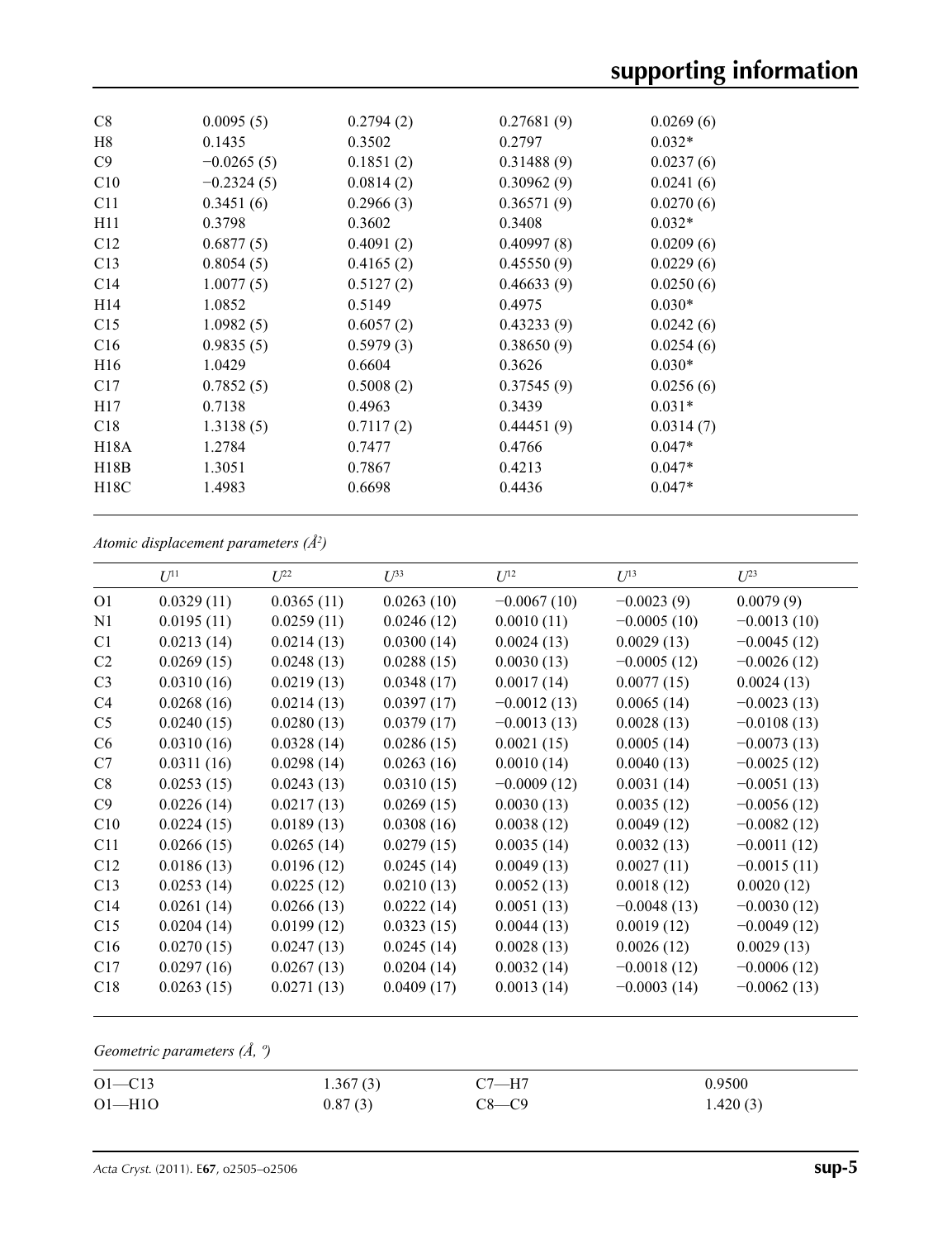| $N1 - C11$       | 1.273(3)  | $C8 - H8$          | 0.9500   |
|------------------|-----------|--------------------|----------|
| $N1 - C12$       | 1.414(3)  | $C9 - C10$         | 1.427(3) |
| $C1-C2$          | 1.377(3)  | $C11 - H11$        | 0.9500   |
| $C1 - C9$        | 1.439(3)  | $C12 - C13$        | 1.398(3) |
| $C1 - C11$       | 1.479(3)  | $C12-C17$          | 1.400(3) |
| $C2-C3$          | 1.412(3)  | $C13 - C14$        | 1.388(3) |
| $C2-H2$          | 0.9500    | $C14 - C15$        | 1.387(3) |
| $C3-C4$          | 1.365(4)  | $C14 - H14$        | 0.9500   |
| $C3-H3$          | 0.9500    | $C15 - C16$        | 1.401(3) |
| $C4 - C10$       | 1.411(3)  | $C15-C18$          | 1.507(3) |
| $C4 - H4$        | 0.9500    | $C16 - C17$        | 1.382(4) |
| $C5-C6$          | 1.361(3)  | $C16 - H16$        | 0.9500   |
| $C5 - C10$       | 1.424(3)  | $C17 - H17$        | 0.9500   |
| $C5 - H5$        | 0.9500    | $C18 - H18A$       | 0.9800   |
| $C6-C7$          | 1.402(3)  | $C18 - H18B$       | 0.9800   |
| $C6 - H6$        | 0.9500    | C18-H18C           | 0.9800   |
| $C7-C8$          | 1.370(3)  |                    |          |
|                  |           |                    |          |
| $C13 - 01 - H10$ | 109.9(18) | $C4 - C10 - C9$    | 119.8(2) |
| $C11 - N1 - C12$ | 121.1(2)  | $C5 - C10 - C9$    | 119.0(2) |
| $C2-C1-C9$       | 119.2(2)  | $N1 - C11 - C1$    | 122.5(2) |
| $C2 - C1 - C11$  | 120.1(2)  | $N1 - C11 - H11$   | 118.8    |
| $C9 - C1 - C11$  | 120.7(2)  | $Cl - Cl1 - H11$   | 118.8    |
| $C1-C2-C3$       | 121.3(2)  | $C13 - C12 - C17$  | 117.5(2) |
| $C1-C2-H2$       | 119.3     | $C13 - C12 - N1$   | 115.1(2) |
| $C3-C2-H2$       | 119.3     | $C17 - C12 - N1$   | 127.4(2) |
| $C4-C3-C2$       | 120.5(2)  | $O1 - C13 - C14$   | 117.8(2) |
| $C4-C3-H3$       | 119.8     | $O1 - C13 - C12$   | 120.9(2) |
| $C2-C3-H3$       | 119.8     | $C14 - C13 - C12$  | 121.3(2) |
| $C3 - C4 - C10$  | 120.5(2)  | $C15 - C14 - C13$  | 120.9(2) |
| $C3-C4-H4$       | 119.7     | $C15-C14-H14$      | 119.5    |
| $C10-C4-H4$      | 119.7     | $C13-C14-H14$      | 119.5    |
| $C6-C5-C10$      | 121.3(3)  | $C14 - C15 - C16$  | 118.0(2) |
| $C6-C5-H5$       | 119.4     | $C14 - C15 - C18$  | 120.8(2) |
| $C10-C5-H5$      | 119.4     | $C16-C15-C18$      | 121.2(2) |
| $C5-C6-C7$       | 119.8(3)  | $C17 - C16 - C15$  | 121.1(2) |
| $C5-C6-H6$       | 120.1     | $C17 - C16 - H16$  | 119.5    |
| $C7-C6-H6$       | 120.1     | $C15-C16-H16$      | 119.5    |
| $C8 - C7 - C6$   | 120.9(3)  | $C16-C17-C12$      | 121.1(2) |
| $C8-C7-H7$       | 119.6     | $C16-C17-H17$      | 119.4    |
| $C6-C7-H7$       | 119.6     | $C12-C17-H17$      | 119.4    |
| $C7 - C8 - C9$   | 121.1(2)  | $C15 - C18 - H18A$ | 109.5    |
| $C7-C8-H8$       | 119.4     | $C15 - C18 - H18B$ | 109.5    |
| $C9-C8-H8$       | 119.4     | H18A-C18-H18B      | 109.5    |
| $C8 - C9 - C10$  | 117.9(2)  | C15-C18-H18C       | 109.5    |
| $C8-C9-C1$       | 123.4(2)  | H18A-C18-H18C      | 109.5    |
| $C10 - C9 - C1$  | 118.7(2)  | H18B-C18-H18C      | 109.5    |
| $C4 - C10 - C5$  | 121.2(2)  |                    |          |
|                  |           |                    |          |